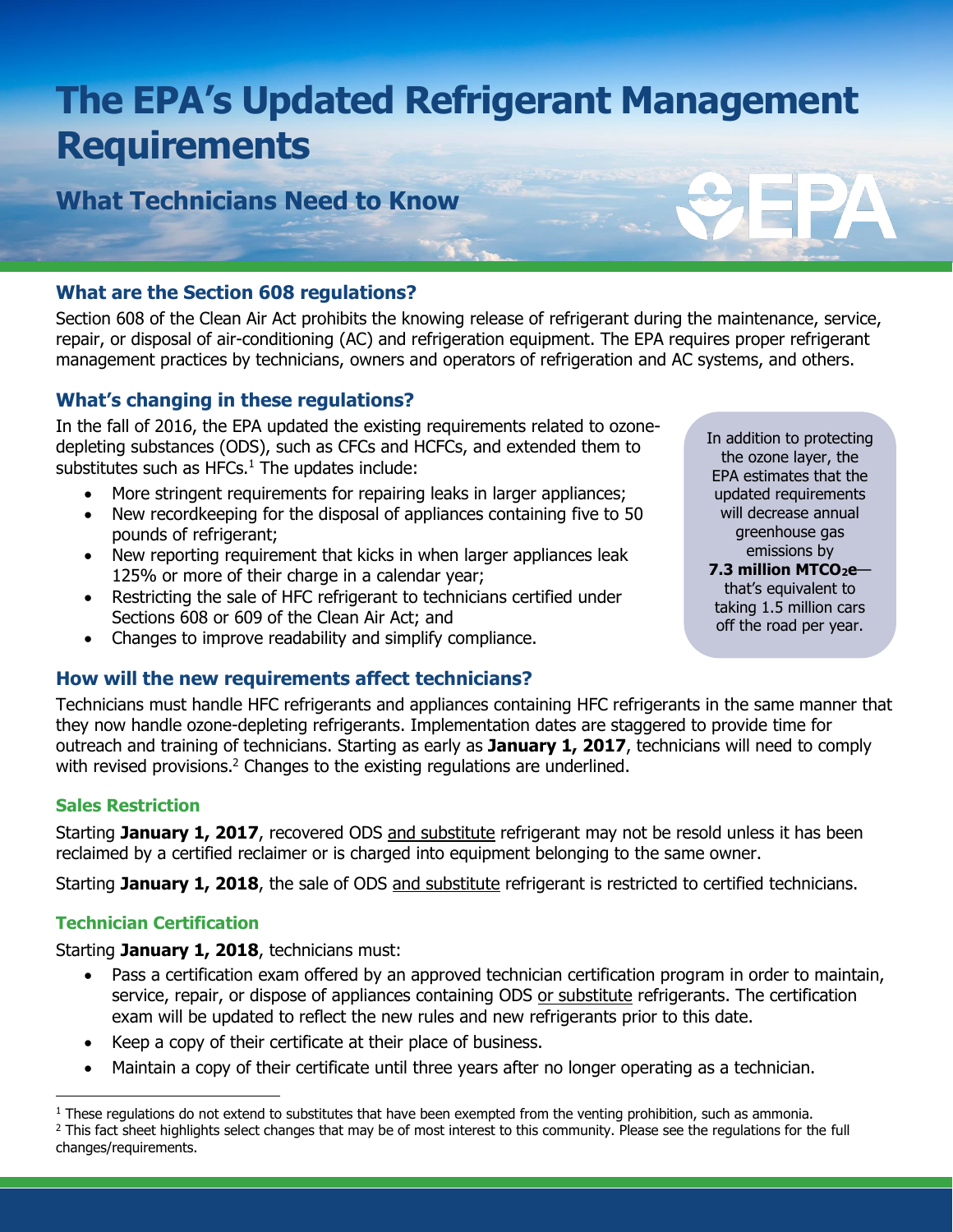The EPA is not changing the types of certifications or requiring recertification for currently certified technicians. To assist in reissuing lost certification cards, certifying organizations must post online lists of newly certified technicians. Technicians may opt out of the online lists if they so choose.

# **New Recordkeeping for Appliances with 5 to 50 Pounds of Refrigerant**

Starting **January 1, 2018**, technicians who dispose of mid-sized appliances (e.g., residential split systems), must keep records of:

- The location, date of recovery, and type of refrigerant recovered for each disposed appliance;
- The quantity of refrigerant, by type, recovered from disposed appliances in each calendar month; and
- The quantity of refrigerant, and type, transferred for reclamation or destruction, the person to whom it was transferred, and the date of the transfer.

### **Maintenance, Servicing, Repair, and Disposal**

#### Starting **January 1, 2018**, technicians must:

- Evacuate ODS or substitute refrigerants before opening or disposing of appliances to the evacuation levels specified in the regulations using certified recovery and/or recycling equipment.
- Before opening or disposing of motor vehicle air conditioning (MVAC) or MVAC-like appliances (e.g., cars and construction equipment),
	- o Evacuate ODS or substitute refrigerant from the appliance in accordance with 40 CFR Part 82, Subpart B; or
	- o Reduce the system pressure to below 102 mm of mercury vacuum.

#### **Other Important Changes to the Section 608 Leak Repair Regulations for Technicians**

The updated Section 608 regulations include new leak inspection and verification test requirements for owners/operators that will affect technicians starting **January 1, 2019**:

Leak inspections are required for appliances that have exceeded the applicable leak rate, according to the schedule below. All visible and accessible components of an appliance must be inspected, using a method or methods that are appropriate for that appliance.

| <b>Equipment</b>                                                                                                | <b>Full Charge</b>   | <b>Frequency of Leak Inspections</b>                                                                                                                                                                              |
|-----------------------------------------------------------------------------------------------------------------|----------------------|-------------------------------------------------------------------------------------------------------------------------------------------------------------------------------------------------------------------|
| <b>Commercial</b><br><b>Refrigeration</b><br>and<br><b>Industrial</b><br><b>Process</b><br><b>Refrigeration</b> | > 500<br>pounds      | Once every three months until the owner/operator can demonstrate<br>through leak rate calculations that the leak rate has not exceeded 20%<br>(commercial refrigeration) or 30% (IPR) for four quarters in a row. |
|                                                                                                                 | 50 to 500<br>pounds  | <i>Once per calendar year</i> until the owner/operator can demonstrate through<br>the leak rate calculations that the leak rate has not exceeded 20%<br>(commercial refrigeration) or 30% (IPR) for one year.     |
| <b>Comfort</b><br><b>Cooling</b>                                                                                | 50 or more<br>pounds | Once per calendar year until the owner/operator can demonstrate through<br>the leak rate calculations that the leak rate has not exceeded 10% for one<br>year.                                                    |

**Initial and follow-up verification tests** of leak repairs are required for appliances that exceed the applicable leak rate. The verification tests must demonstrate that leaks were successfully repaired.

- An initial verification test must be performed before any additional refrigerant is added to the appliance.
- A follow-up verification test must be performed only after the appliance has returned to normal operating characteristics and conditions. There is no minimum timeframe.

Technicians are required to provide service invoices and records of the results of leak inspections or verification tests to owners/operators.